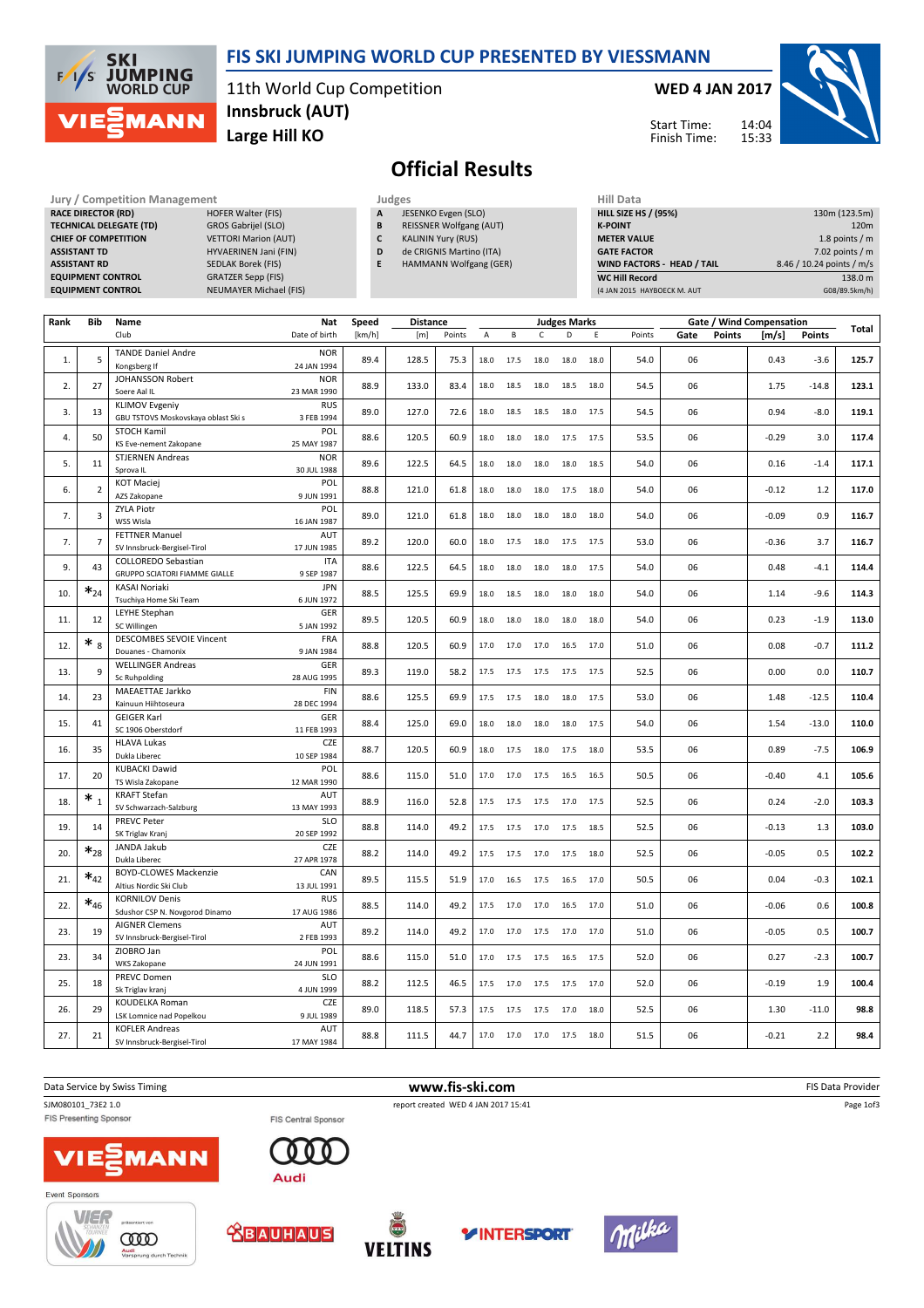## FIS SKI JUMPING WORLD CUP PRESENTED BY VIESSMANN



11th World Cup Competition Large Hill KO Innsbruck (AUT)

WED 4 JAN 2017



Start Time: Finish Time:

## Official Results

| Rank                                 | Bib | Name                                           | Nat                       | Speed       | <b>Distance</b> | <b>Judges Marks</b> |                     |           |                     |           |      |        |      | Gate / Wind Compensation |         |        |       |
|--------------------------------------|-----|------------------------------------------------|---------------------------|-------------|-----------------|---------------------|---------------------|-----------|---------------------|-----------|------|--------|------|--------------------------|---------|--------|-------|
|                                      |     | Club                                           | Date of birth             | [km/h]      | [m]             | Points              | A                   | B         | $\mathsf{C}$        | D         | E    | Points | Gate | <b>Points</b>            | [m/s]   | Points | Total |
| 28.                                  | 25  | <b>FREITAG Richard</b>                         | GER                       | 88.3        | 114.0           | 49.2                | 17.5                | 17.5      | 17.5 17.0           |           | 17.0 | 52.0   | 06   |                          | 0.43    | $-3.6$ | 97.6  |
|                                      |     | SG Nickelhuette Aue                            | 14 AUG 1991               |             |                 |                     |                     |           |                     |           |      |        |      |                          |         |        |       |
| 29.                                  | 6   | <b>EISENBICHLER Markus</b>                     | <b>GER</b>                | 88.9        | 112.0           | 45.6                |                     | 17.5 17.0 | 17.0 17.0           |           | 17.5 | 51.5   | 06   |                          | 0.01    | $-0.1$ | 97.0  |
|                                      |     | <b>TSV Siegsdorf</b>                           | 3 APR 1991                |             |                 |                     |                     |           |                     |           |      |        |      |                          |         |        |       |
| 30.                                  | 36  | <b>HUBER Daniel</b><br>SC Seekirchen-Salzburg  | AUT<br>2 JAN 1993         | 88.3        | 108.0           | 38.4                |                     |           | 16.5 16.5 17.0 16.5 |           | 16.5 | 49.5   | 06   |                          | $-0.43$ | 4.4    | 92.3  |
|                                      |     |                                                |                           |             |                 |                     |                     |           |                     |           |      |        |      |                          |         |        |       |
| <b>Not qualified for Final Round</b> |     |                                                |                           |             |                 |                     |                     |           |                     |           |      |        |      |                          |         |        |       |
|                                      |     | <b>ITO Daiki</b>                               | <b>JPN</b>                |             |                 |                     |                     |           |                     |           |      |        |      |                          |         |        |       |
| 31.                                  | 33  | Megmilk Snow Brand Ski Team                    | 27 DEC 1985               | 88.6        | 114.5           | 50.1                |                     |           | 17.5 17.5 17.5 17.5 |           | 17.5 | 52.5   | 06   |                          | 0.39    | $-3.3$ | 99.3  |
| 32.                                  | 32  | DAMJAN Jernej                                  | SLO                       | 88.4        | 116.0           | 52.8                | 17.5                | 17.0      | 17.5                | 17.0      | 17.5 | 52.0   | 06   |                          | 0.67    | $-5.7$ | 99.1  |
|                                      |     | SSK Sam Ihan                                   | 28 MAY 1983               |             |                 |                     |                     |           |                     |           |      |        |      |                          |         |        |       |
| 33.                                  | 26  | <b>TEPES Jurij</b>                             | <b>SLO</b>                | 88.8        | 110.5           | 42.9                | 17.5                | 16.5      | 17.0                | 17.5      | 17.5 | 52.0   | 06   |                          | 0.04    | $-0.3$ | 94.6  |
|                                      |     | SD Dolomiti                                    | 14 FEB 1989<br><b>NOR</b> |             |                 |                     |                     |           |                     |           |      |        |      |                          |         |        |       |
| 34.                                  | 38  | <b>GRANERUD Halvor Egner</b><br>Asker Skiklubb | 29 MAY 1996               | 88.8        | 108.5           | 39.3                | 16.5                | 16.5      | 17.0                | 16.5      | 17.0 | 50.0   | 06   |                          | $-0.07$ | 0.7    | 90.0  |
|                                      |     | <b>BICKNER Kevin</b>                           | <b>USA</b>                |             |                 |                     |                     |           |                     |           |      |        |      |                          |         |        |       |
| 35.                                  | 15  | Norge Ski Club                                 | 23 SEP 1996               | 89.3        | 108.5           | 39.3                | 16.5                | 17.0      | 16.5                | 16.5      | 16.5 | 49.5   | 06   |                          | $-0.06$ | 0.6    | 89.4  |
|                                      |     | <b>SEMENIC Anze</b>                            | <b>SLO</b>                | 88.9        | 108.5           |                     |                     |           |                     |           |      |        |      |                          |         |        |       |
| 36.                                  | 40  | <b>NSK TRZIC FMG</b>                           | 1 AUG 1993                |             |                 | 39.3                | 17.0                | 16.5      | 17.0                | 16.0      | 17.0 | 50.5   | 06   |                          | 0.11    | $-0.9$ | 88.9  |
| 37.                                  | 30  | <b>TOLLINGER Elias</b>                         | AUT                       | 88.9        | 111.5           | 44.7                | 17.0                | 17.0      | 17.0                | 17.5      | 17.5 | 51.5   | 06   |                          | 0.89    | $-7.5$ | 88.7  |
|                                      |     | SV Innsbruck-Bergisel-Tirol                    | 25 MAR 1995               |             |                 |                     |                     |           |                     |           |      |        |      |                          |         |        |       |
| 38.                                  | 39  | <b>VASSILIEV Dimitry</b>                       | <b>RUS</b>                | 88.9        | 103.5           | 30.3                | 16.0                | 16.0      | 16.5                | 15.5      | 16.5 | 48.5   | 06   |                          | $-0.83$ | 8.5    | 87.3  |
|                                      |     | Ufa Dinamo<br><b>SCHIFFNER Markus</b>          | 26 DEC 1979<br>AUT        |             |                 |                     |                     |           |                     |           |      |        |      |                          |         |        |       |
| 39.                                  | 17  | UVB Hinzenbach-Oberoesterreich                 | 5 JUN 1992                | 89.1        | 107.5           | 37.5                | 15.5                | 15.5      | 15.5 15.5           |           | 15.5 | 46.5   | 06   |                          | $-0.30$ | 3.1    | 87.1  |
|                                      |     | <b>PREVC Cene</b>                              | <b>SLO</b>                |             |                 |                     |                     |           |                     |           |      |        |      |                          |         |        |       |
| 40.                                  | 10  | Sk Triglav kranj                               | 12 MAR 1996               | 88.4        | 106.5           | 35.7                | 17.0                | 16.5      | 17.0                | 17.0      | 17.0 | 51.0   | 06   |                          | $-0.01$ | 0.1    | 86.8  |
|                                      | 49  | <b>MURANKA Klemens</b>                         | POL                       | 88.7        | 108.5           | 39.3                | 16.5                |           |                     |           |      | 50.0   | 06   |                          | 0.31    | $-2.6$ |       |
| 41.                                  |     | TS Wisla Zakopane                              | 31 AUG 1994               |             |                 |                     |                     |           | 16.5 17.0 16.5      |           | 17.0 |        |      |                          |         |        | 86.7  |
| 42.                                  | 16  | <b>HULA Stefan</b>                             | <b>POL</b>                | 88.6        | 100.5           | 24.9                | 15.0 15.0 15.5 15.0 |           |                     |           | 15.0 | 45.0   | 06   |                          | $-1.46$ | 15.0   | 84.9  |
|                                      |     | KS Eve-nement Zakopane                         | 29 SEP 1986               |             |                 |                     |                     |           |                     |           |      |        |      |                          |         |        |       |
| 43.                                  | 48  | <b>FANNEMEL Anders</b><br>Hornindal II         | <b>NOR</b><br>13 MAY 1991 | 88.6        | 102.0           | 27.6                | 16.0                | 16.0      | 16.0 16.0           |           | 16.5 | 48.0   | 06   |                          | $-0.85$ | 8.7    | 84.3  |
|                                      |     | <b>INSAM Alex</b>                              | <b>ITA</b>                |             |                 | 34.8                | 16.0                |           |                     |           |      |        |      |                          |         |        |       |
| 44.                                  | 44  | G.S. FIAMME ORO MOENA                          | 19 DEC 1997               | 89.0        | 106.0           |                     |                     | 16.0      |                     | 16.5 17.0 | 16.5 | 49.0   | 06   |                          | $-0.02$ | 0.2    | 84.0  |
|                                      |     | <b>TAKEUCHI Taku</b>                           | <b>JPN</b>                |             | 105.0           | 33.0                |                     |           |                     |           |      |        |      |                          |         |        |       |
| 45.                                  | 45  | Kitano Construction Corp. Ski Club             | 20 MAY 1987               | 88.7        |                 |                     | 16.5                | 16.5      | 16.5 16.5           |           | 16.5 | 49.5   | 06   |                          | $-0.13$ | 1.3    | 83.8  |
| 46.                                  | 22  | <b>AMMANN Simon</b>                            | SUI                       | 88.6        | 106.0           |                     | 15.5                |           | 16.0                | 15.5      | 16.0 | 47.0   | 06   |                          | 0.26    | $-2.2$ | 79.6  |
|                                      |     | SSC Toggenburg                                 | 25 JUN 1981               |             |                 | 34.8                |                     | 15.0      |                     |           |      |        |      |                          |         |        |       |
| 47.                                  | 31  | <b>ALTENBURGER Florian</b>                     | AUT                       | 88.6        | 115.0           | 51.0                |                     | 10.5 10.0 | 10.5 10.5           |           | 10.0 | 31.0   | 06   |                          | 0.85    | $-7.2$ | 74.8  |
|                                      |     | SC Seekirchen-Salzburg                         | 2 NOV 1993                |             |                 |                     |                     |           |                     |           |      |        |      |                          |         |        |       |
|                                      |     |                                                |                           |             |                 |                     |                     |           |                     |           |      |        |      |                          |         |        |       |
| <b>Disqualified</b>                  |     |                                                |                           |             |                 |                     |                     |           |                     |           |      |        |      |                          |         |        |       |
|                                      | 37  | <b>HUBER Stefan</b>                            | AUT                       | ICR 441.5.5 |                 |                     |                     |           |                     |           |      |        |      |                          |         |        |       |
|                                      |     |                                                |                           |             |                 |                     |                     |           |                     |           |      |        |      |                          |         |        |       |
| <b>Did Not Start</b>                 |     |                                                |                           |             |                 |                     |                     |           |                     |           |      |        |      |                          |         |        |       |

ICR 441.5.5 : EXCEEDING THE START CONTROL TIME

4 | HAYBOECK Michael AUT 47 FREUND Severin GER